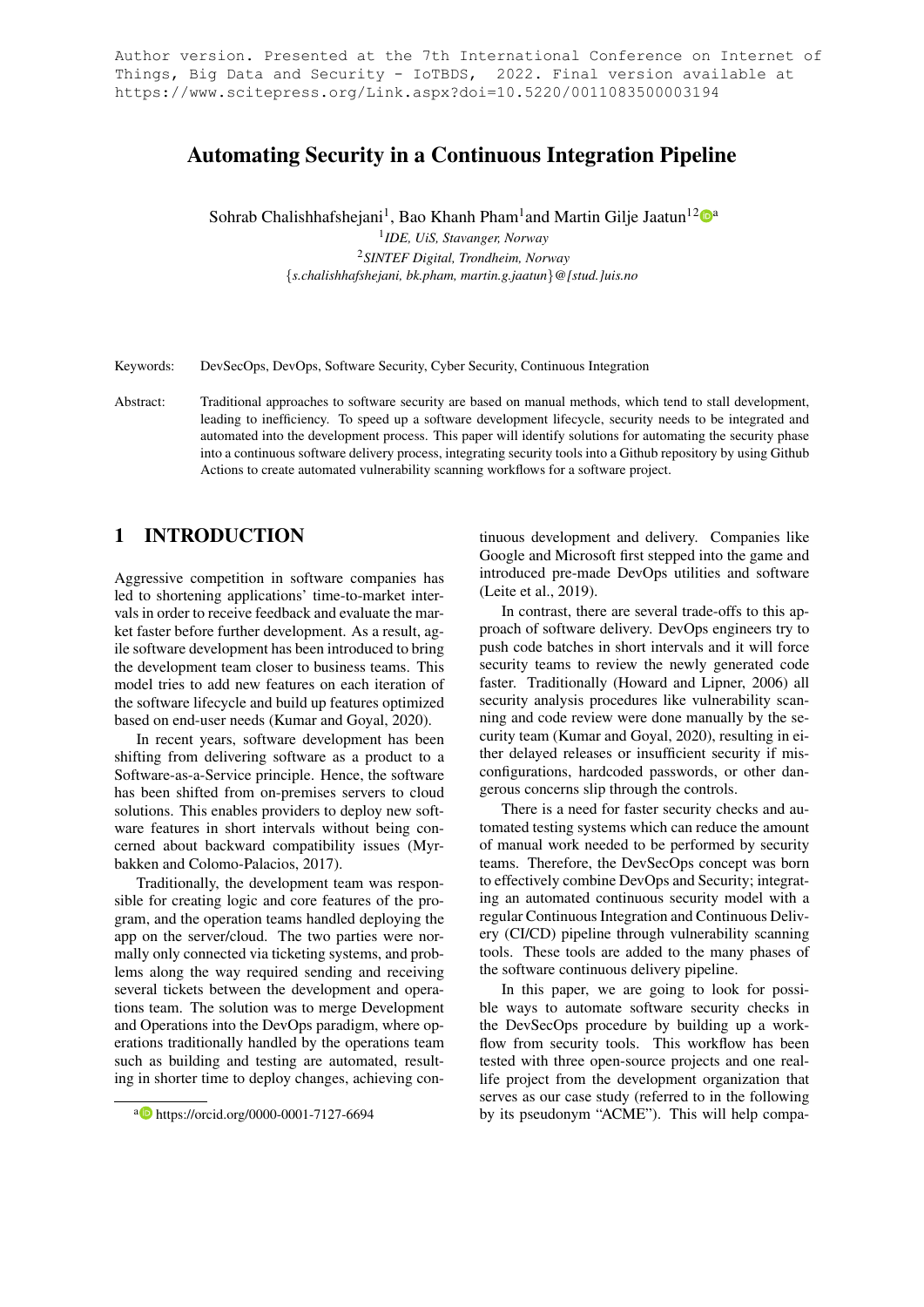nies to scale up security in the whole DevOps process with a one-time effort by changing the pipeline and integrating security into it.

# 2 Motivation

Despite the successes of the Microsoft Security Development Lifecycle (Howard and Lipner, 2006) and the focus that has been afforded software security in the last decade and a half (McGraw, 2006; Williams et al., 2018), the average developer still does not possess the requisite skills for developing secure software (Oyetoyan et al., 2017). Traditionally, the need for strong software security measures has not been high enough on management's radar to convince them to invest more in it. Manual security procedures are prone to human error, and are also slowing the whole speed-to-market requirements of modern application development environments.

# 2.1 Problem Definition

The real question that arises here is what do we have to automate? There are several phases in software development that each can be a target by malicious actors. It is recommended that organizations look back at their whole infrastructure and try to understand where they can apply security measures in their DevOps environment. In addition, the infrastructure of applications is now more volatile since it is shifted more to Cloud Native apps and infrastructure as a service (IaaS) platform. These security measures must contain ways to ensure security. Containerized environments and microservice development also create new concerns which must be considered.

## 2.2 Use Cases/Examples

Despite some attention from the industry in recent years, the amount of academic research on DevSecOps is still meager (Jaatun et al., 2017; Rajapakse et al., 2021). However, there are quite a few practitioners who have researched, experimented, and published their gray literature reports (white papers, blogs, articles, etc.) (Myrbakken and Colomo-Palacios, 2017; Mao et al., 2020). Besides, there is a growing choice of tools for companies to build their own pipelines. All major service providers strive to build and deliver the best platforms and frameworks for their customers, and security companies try to create tools that can be integrated with those platforms. Major platforms include Github Actions, Amazon Web Services, Microsoft Azure, and Gitlab.

Also, some companies choose to combine different tools and platforms or develop tools for internal use.

### 2.3 Challenges

Although promising to bring practical results, the application of automated security testing in the CI/CD pipeline in practice also faces certain difficulties. Below are the difficulties in applying DevSecOps mentioned by Myrbakken and Colomo-Palacios (Myrbakken and Colomo-Palacios, 2017).

- The new DevSecOps process must match the DevOps process; automated security checks have to be integrated into the existing CI/CD pipeline and have to be truly efficient at its speed.
- Volatility implies changes to:
	- Techniques Security engineers must understand the DevOps process and developers must learn basic security skills and standards.
	- Process speed Security scanning tools are time-consuming for each new build.
	- Culture There will be a change in the culture of working at the company as security teams and product development teams combine. In addition, the understanding of security must also be disseminated to all other departments to get a truly secure process.
	- Standards New security standards will be applied and updated continuously.
- Choosing the right tool for each platform is also a job that requires attention. Good tools are not necessarily suitable for the platform used by the company if they are not effectively integrated. Besides, not all tools are available to be integrated. Some tools have to be created or redeveloped from existing open-source code.

# 3 DEVELOPMENT LIFECYCLE

Software development lifecycle (SDLC) is the process of a software project being developed and operated. It usually involves major stages such as planning, implementation, testing, operation, and maintenance. Some of the oldest and most popular SDLC models include the waterfall model or the V-Model (Balaji and Murugaiyan, 2012). However, along with the development of technology, those old models were outdated and no longer suited to the needs of the software development industry. At that time, Agile was introduced as the preeminent software development model, and later, other models were gradually developed by researchers and engineers.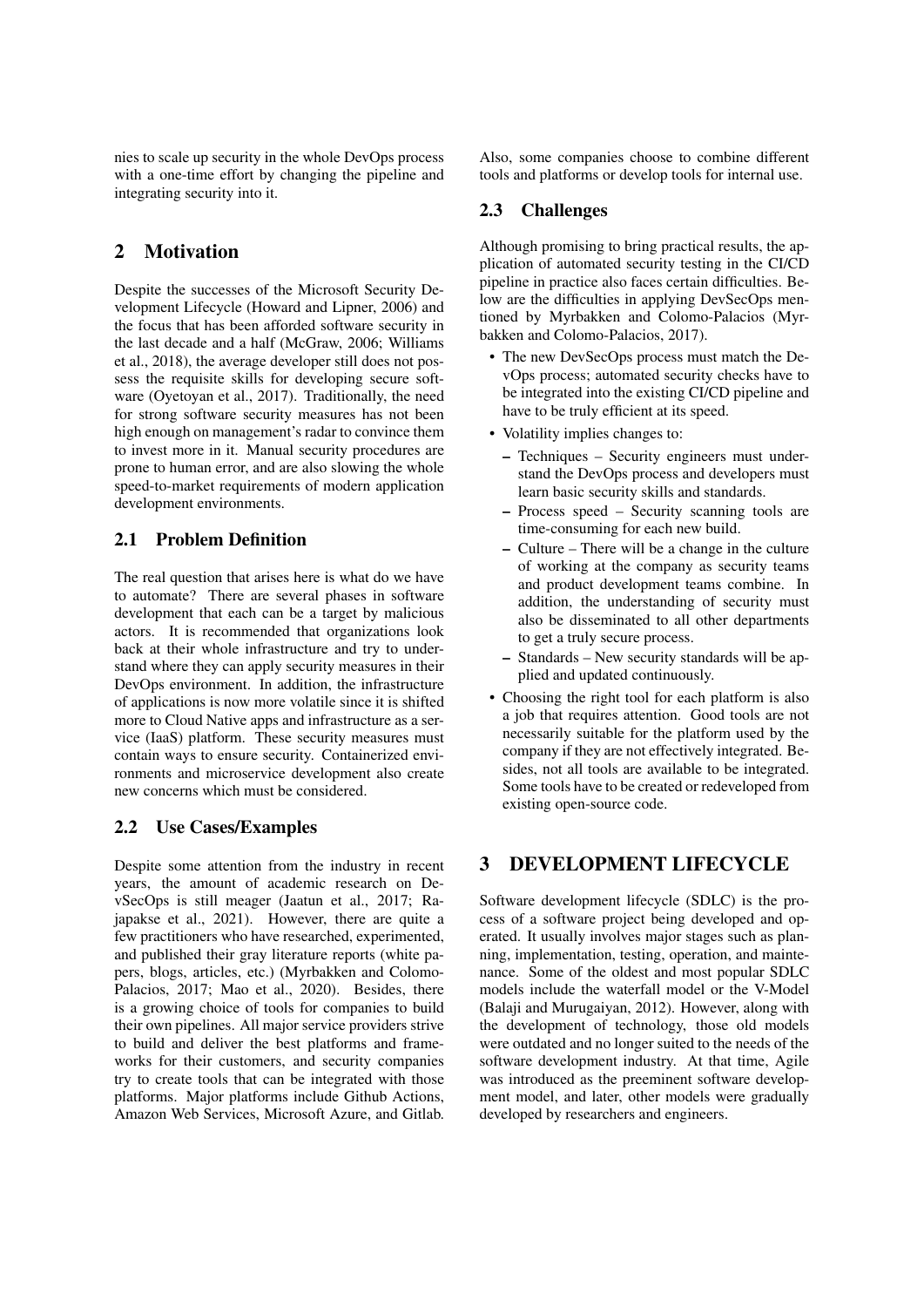### 3.1 Agile Software Development

The Agile development story started when a group of software consultants signed the Manifesto for Agile Software Development in 2001 (Rehkopf, 2001). Traditional methods of software development like the waterfall method did not take into account the unpredictability aspect of the development environment (Rao et al., 2011), focusing on sequential work iterations and preparing requirements for each part of the design before moving to the next part. Testing teams were only involved in the final phase of development and problems were hidden until the testing phase. This method was not flexible to market and business. Any changes had to be completely researched and put in the next release of development (Balaji and Murugaiyan, 2012). On the other hand, the Agile method was introduced and it has been the leader for many years. Agile puts user feedback in front and welcomes changes from the market or users at any time during the development procedure.

Agile meant that software development cycles were reduced and finished products could be shipped faster. This is beneficial to companies, since products are exposed to users faster and feedback could be gathered to polish the current development process based on user needs. Recent years have seen the introduction of agile variants such as Kanban (Huang and Kusiak, 1996) and Scrum<sup>1</sup>. Kanban focuses more on maximizing efficiency and reducing work currently in progress by each team based on their capabilities. The Scrum method tries to create short development runs called Sprints to create software and evaluate it at each iteration (Rehkopf, 2020). These methods are the foundation of software delivery lifecycles and will play a big role in software development companies.

## 3.2 DevOps Methodology

The first Agile real-world implementations (Rehkopf, 2001) were mainly concerned about how it is possible to improve the overall development experience. However, developers were only focusing on code delivery at the time. The path for the codebase to reach clients was taken care of by the operation team. These two teams were incomplete with different pathways of delivery ideology. Development teams were based on swift actions and changes while the operations team only focused on stability and predictability of software changes. DevOps is a unique software delivery methodology that focuses on principles and practices to bridge the gap between development and operation teams, with continuous feedback and response pipelines which will also result in reduced software development cycle time (Jabbari et al., 2016).

The main difference between Agile and DevOps is that DevOps heavily focuses on collaboration between Development and Operations teams. In addition, it has been creating standards for pipelines and automated delivery methods which helps developers to publish their code into production with less hassle. This will lift the workforce from operation teams and make them available to monitor the product and work closely with the development team to fix problems along the way in production (Leite et al., 2019). Automation is one of the key roles in DevOps practices and should be applied whenever and wherever possible. There are several areas in which DevOps have been constantly focusing on improvement which are mentioned below.

#### 3.3 DevOps Focus Areas

In the previous section, we have identified DevOps principles like increased deployment frequencies and reduced time to market. Achieving these goals requires fundamental changes in several areas in the software development environment.

#### 3.3.1 Team Collaboration

In a software project, the collaboration between teams is a key to keep products stable since changes are implemented fast and on the go. Reducing delays and communication gaps is important, and can only be applied by new tools and cultural change in the whole software company. Collaboration software enables development and operation teams to go beyond emails, physical meetings, and regular talks and bring on a new level of connectivity (Hegde and Singh, 2020). Tools like Slack, Jira, Trello, and Codesourcer are examples of collaboration technologies that are widely used in industry to connect teams that are sometimes even geographically far away from each other. However, they should be accompanied by a reform in the mindset of teams to include cooperation and teamwork culture in the employees. Regular feeds from different phases of application development like unit testing and code analysis enable all parties to detect and solve issues faster.

#### 3.3.2 Automation Wherever Possible

In practice, phases of an SDLC are often continuous. The lifecycle is repeated over and over again, and steps like planning, developing, building, testing, or deploying the software are continuous cycles (Virmani, 2015). When applying DevOps to those stages,

<sup>1</sup>https://www.scrum.org/resources/what-is-scrum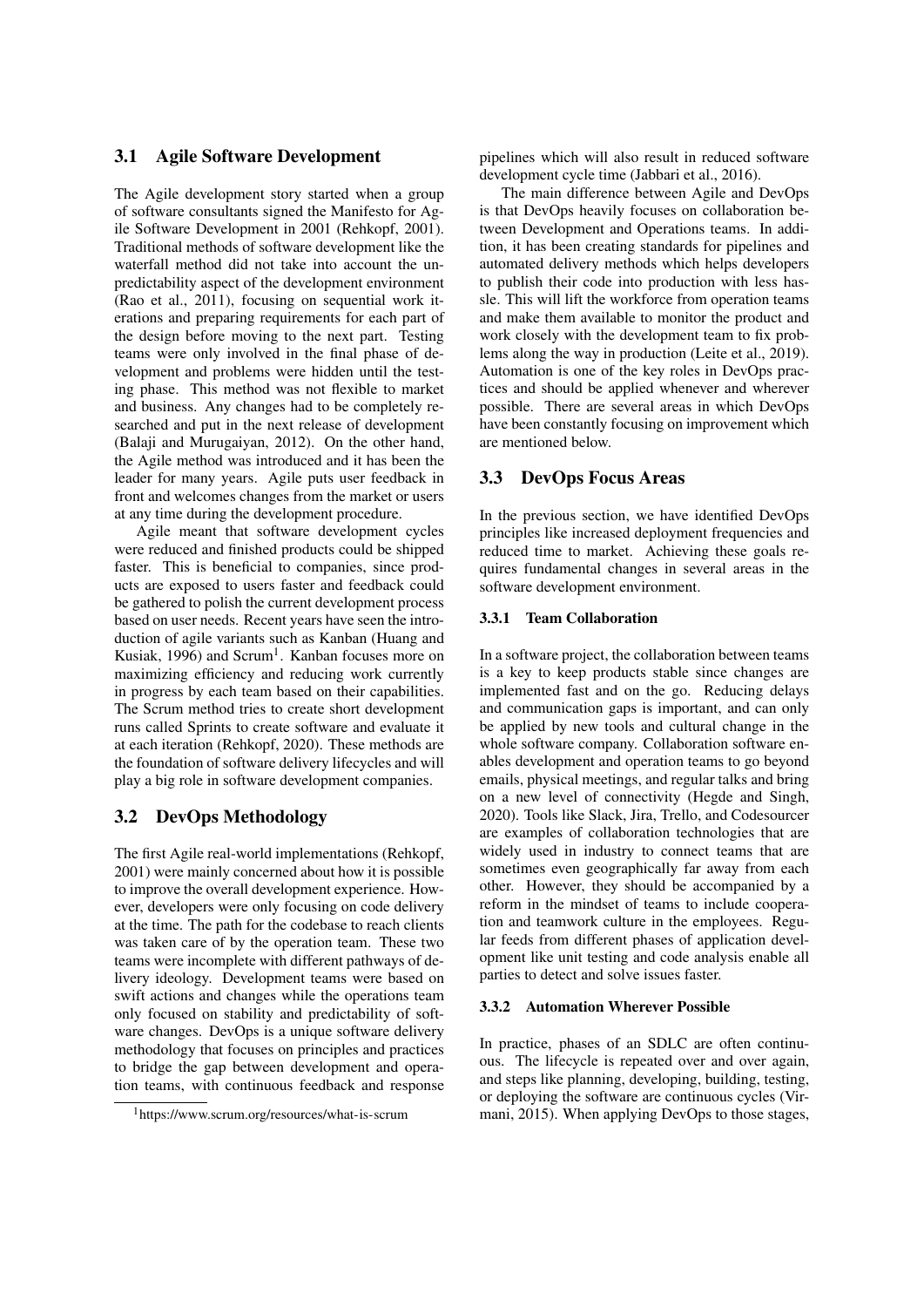one of the most important things we need to pay attention to is optimizing the performance of the work. To do that, the automation of repetitive steps without the intervention of engineers is essential. Processes like building, testing, and deploying often repeat in large numbers, even with very small changes to the code. To handle these phases manually, the developers and operators will take a lot of time to complete. Therefore, DevOps encourages automation wherever possible. Automation saves more time during repetitive tasks, such as building and testing newly added code or modified old code (Ebert et al., 2016). By using automation, engineers can have more time for other stages that cannot be automated, such as planning, coding, or debugging.

#### 3.3.3 Monitoring

Since automation is a critical DevOps goal, monitoring is indispensable for automation to follow its exact trajectory. Monitoring the system to make sure the system, pipeline, and tools are working as they should be. Once a problem occurs at any stage, it's easier and more efficient to resolve it with a carefully monitored system (Schlossnagle, 2018). In fact, software logs are often cumbersome and confusing, which makes it difficult for engineers to analyze and process them. However, quite a few engineers today still use purely manual debugging tools, which results in a significant reduction in productivity. With automated assistive tools, monitoring and measurement can be better accomplished (Ebert et al., 2016). System monitoring and automation are interrelated, where monitoring makes automation more accurate, while automation makes monitoring faster.

### 3.4 CI/CD Pipeline

The CI/CD pipeline, which has the basic components Continuous integration (CI) and Continuous Delivery (CD), is basically an Agile-based pipeline for SDLC optimization. The CI/CD pipeline is intricately constructed to ensure phases of software development can be continuous. In recent times, the CI/CD pipeline has gradually become an important component in software development, making SDLC more flexible, more efficient, and faster. Finally, with the rise of cloud solutions and big cloud providers releasing command-line tools for deploying applications, continuous deployment has been added to the SDLC as a final step on the pipeline. Here we focus on each of these phases in detail.

#### 3.4.1 Continuous Integration

CI is the process that allows software developers to integrate new code into the original repository as well as share them throughout the workflow. Along with that, CI automation also allows detecting any error at an early stage to commit the problem to be solved immediately when it occurs (Virmani, 2015). When the new code is merged with the existing repository, a new version will be activated. After the build is completed, test runs are automatically performed against the build to ensure nothing goes wrong. The integration is continuous (making it to be the "C" in CI). The build automatically verifies the code every time the developer pushes their changes to the repository. Therefore, development teams may determine problems early and have time to come up with solutions.

#### 3.4.2 Continuous Delivery

Inspired by distributors and deliveries, CD is a software engineering approach based on software production in short cycles, which makes it easy for publishers to test, build, and deploy regularly. At the same time, it also reduces costs and risks when changes occur. CD is considered as an extension of the CI, and is the regular code upgrade to ensure the quality assurance (QA) (Chen, 2015). The CD phase occurs at the end of the CI cycle and is responsible for the automatic distribution of the integrated code from the development stage to the production stage (Virmani, 2015). CD is not only tasked with automatically sending the integrated code, but also ensuring the code is sent with no errors or delays. This phase helps developers to incorporate new code into the main branch with a high degree of consistency. The CD part of the cycle is also responsible for checking code quality and performing checks to ensure a functional build can be released into the production environment.

#### 3.4.3 Continuous Deployment

CI/CD process made massive changes in codebase manageable and possible during the daytime. Continuous deployment is another "CD" with a purpose beyond continuous delivery (Shahin et al., 2017). Continuous deployment tries to deliver these changes to end-users at a more accelerated speed. This approach tries to automate the deployment process and deliver up to hundreds of deploys in a day. Currently, tech giants like Facebook and Flickr have adopted this method. Software as service solutions and API-Driven(Goteti, 2015) software facilitates projects to have daily updates hidden from the end-users (Savor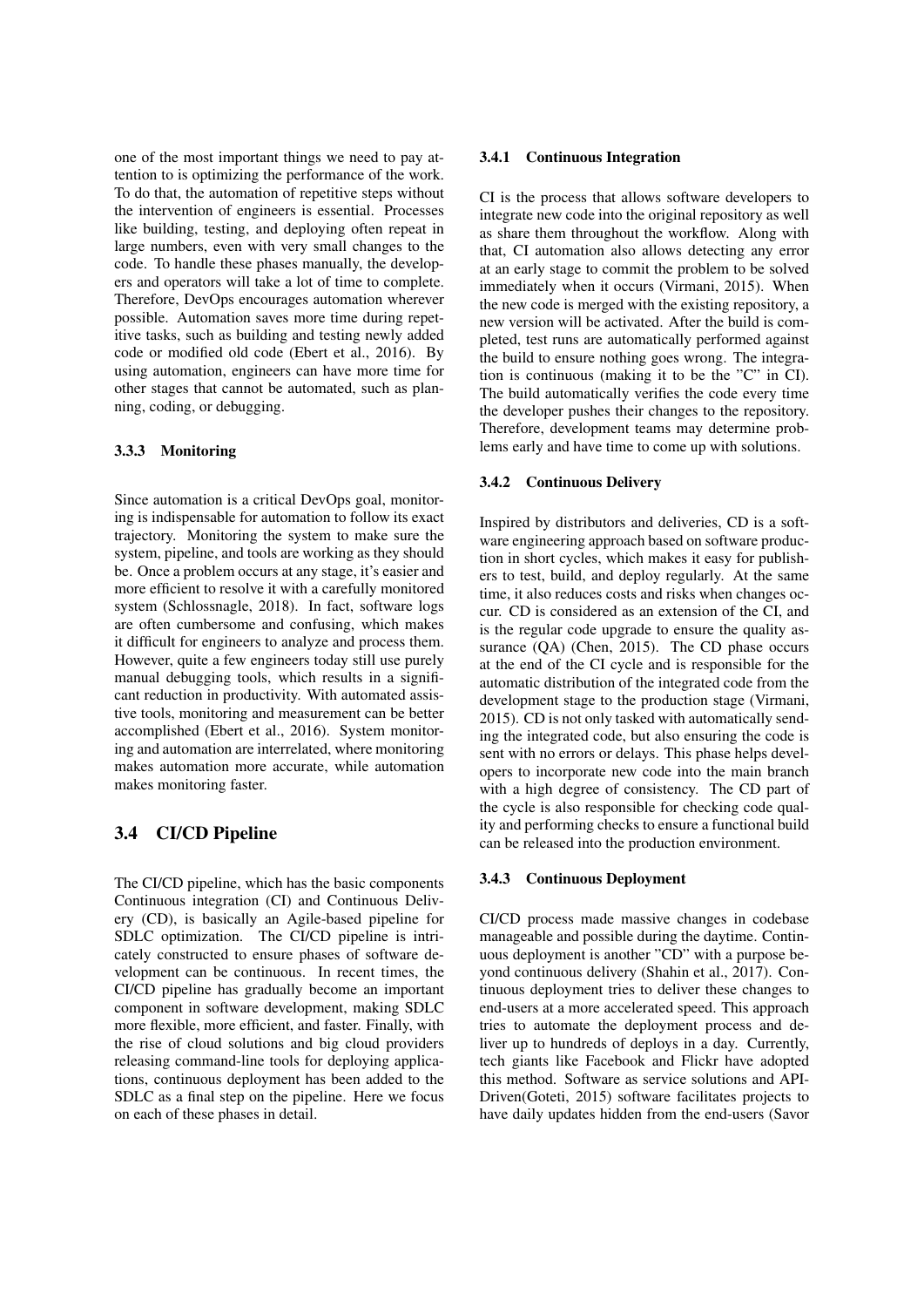et al., 2016). In conclusion, continuous delivery releases software to deployment as soon as the tests have passed in development. It will make features time to market even lower than before.

# 4 SECURITY IN SOFTWARE DEVELOPMENT

When it comes to software security, there are many possible approaches, one of them is the security of the product itself which may contain the issues that the code and builds carry full security features. To ensure this, engineers can implement a variety of methods such as periodically scanning for vulnerabilities in software, both static and dynamic code; constantly checking and updating libraries or dependencies; make sure not to use sensitive hard-coded variables; etc. Essentially, product security is to ensure that products that are deployed will not create vulnerabilities that could compromise the system on which the product is installed. On the other hand, security problems of the development process should also be considered. Since systems used to develop products may be subject to attacks from cyber criminals or adversaries, engineers must ensure thorough construction of a pipeline or SDLC. This system must be considered carefully in terms of security such as confidentiality, availability, and integrity. In general, the two views above are similar to the two sides of the coin, they must coexist and support each other so that the product can be considered secure (Assal and Chiasson, 2018; Talukder et al., 2009).

## 4.1 DevSecOps

In a traditional software development process, securing a product was often done independently by the security team, separate from the development team. However, a prerequisite for DevOps is speed, the combination of the development team and the operation team and leaving the security team to work separately does not meet the needs of the industry. Hence, in recent times, the DevSecOps concept was posed as an upgrade for DevOps, when it was aimed at integrating additional security into DevOps properties (Myrbakken and Colomo-Palacios, 2017).

DevSecOps arise with the requirement of secure output from the DevOps process. However, it is challenging in real-world implementations to introduce security to the DevOps process. Firstly, there are several toolsets available for DevSecOps. This brings inconsistency between each organization's implementation. Operations teams may be proficient in different programming languages and tools written based on them. There is currently a lack of standard DevSecOps implementation specifications. This leads to different opinions between operation teams with other parts of the organization. In addition, new DevOps security tools have to be tested themselves to ensure the overall security of the organization (Rajapakse et al., 2021).

# 4.2 Security Requirements Of The **Organization**

Security baselines are a group of pre-defined configurations and checks which ensure that the development environment complies with companies' overall security policies. These policies are established by well-known tech giants or even governmental organizations to keep businesses and companies safe from cyber threats. For instance, "Microsoft Windows security baselines"<sup>2</sup> is an example of security baselines provided by Microsoft corporation.Companies can have different definitions of security baseline in their environment. For instance, a company providing an online Application Programming Interface (API) for travel ticket booking may have a lower security baseline compared to a financial company handling sensitive transaction data. Security baselines can be broken into sections and applied as release gates. Release gates are critical checkpoints in an SDLC. These gates halt specific software release processes in case of reaching a security weakness threshold (Chung, 2018). Introducing several release gates at once will exhaust developers by lots of failed builds and releases. They have to be introduced gradually while the development team gets to know the new workflow of the pipeline. It is possible to integrate release gates in several SDLC stages like design, coding, testing, and deploying. As a result, these security checks can improve overall software quality and security in longterm usage.

## 4.3 Where To Start

Defining a security testing baseline starts by establishing minimum expectations from tests to be valid. Several industry-standard references have been already working on application security baselines in the past. The Open Web Application Security Project (OWASP) is the leading foundation supporting open source software security projects. The OWASP Application Security Verification Standard  $(ANSVS)^3$ 

<sup>2</sup>https://docs.microsoft.com/en-us/windows/security/ threat-protection/windows-security-baselines

<sup>3</sup>https://owasp.org/asvs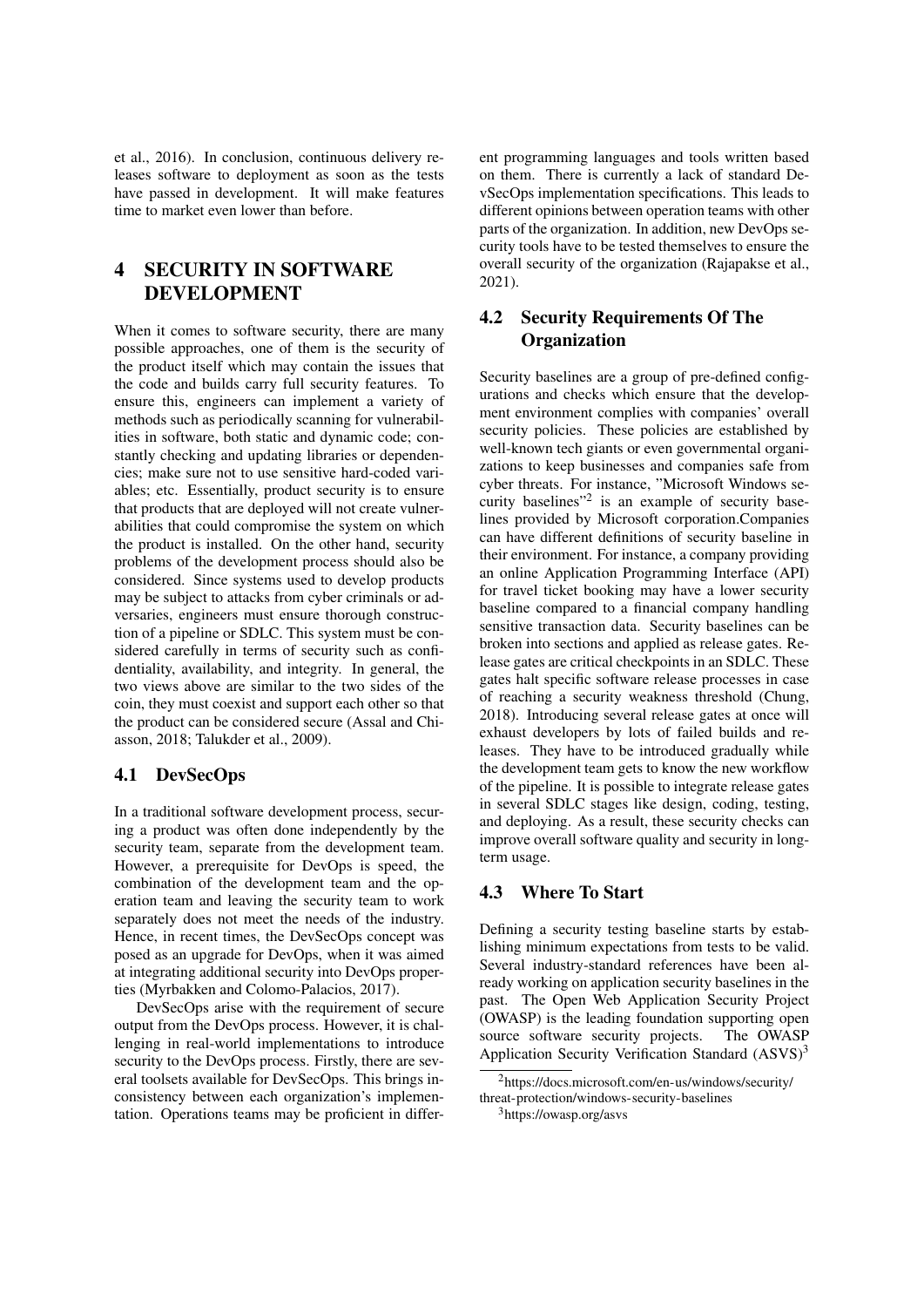project tries to document several in-depth verification steps to ensure application security at different security baselines. ASVS consists of 3 levels which makes it suitable for different companies with different security requirements. In this paper, we are trying to cover basic ASVS recommendations which can be covered by automated tests. This includes code scanning, static and dynamic security testing, and monitoring.

# 5 INSERTING SECURITY IN THE CI/CD PIPELINE

It is possible to insert automated security measurements to improve and assess the security of software before it reaches the users. The following sections present different parts of the pipeline which can be strengthened by security measures.

# 5.1 IDE Plugins And Linters

Text editor applications are being used every day by developers to produce and commit code. Errorchecking tools created as a plugin for text editors are commonly called linters. E.g., the Visual Studio code editor maintains several linters like ESLint<sup>4</sup> and SonarLint<sup>5</sup>. When using linters, several bugs and security issues are prevented even before reaching the pipeline. In addition, it is possible to integrate linters in the pipeline process. Each alternative has advantages and disadvantages. Plugin linters will reduce the pipeline running time because it has already fixed parts of issues before reaching the pipeline, and it is less likely that the pipeline fails.

## 5.2 Static Code Analysis

Static Code Analysis (SCA)tries to discover vulnerabilities while the code is not in running mode. This type of analysis is often associated with white-box analysis due to access to the source code of the application. SCA uses methods like Taint Analysis (Kurniawan et al., 2018) and Data-Flow Analysis (Kronjee et al., 2018). Taint analysis tries to detect patterns related to injection vulnerabilities. It tries to identify tainted variables and traces them to possible vulnerable functions known as a 'sink'.

### 5.3 Dynamic Security Testing

Dynamic Application Security Testing (DAST) tools try to have a black box view of the application. There is no prior knowledge about the codebase or database design for these tools while running. The goal is to simulate and assess conditions in real life when the software is exposed to the network. This type of tool is developed to be running on already deployed apps in a simulated production environment. Organizations normally deploy software in specific environments via containerization applications like Docker<sup>6</sup> and Kubernetes<sup>7</sup>. Containerization tools will give a suitable environment for the app to run over particular firewall and storage configurations. DAST tools try to access the application deployed on containers over ordinary network connection means like HTTP requests or database connection requests (Sönmez and Kilic, 2021). Requests to the application can be tweaked to do a stress test on the whole application. Scenarios such as Denial of Service attacks and other known attacks can be simulated. Zed Attack Proxy (Bennetts,  $2013$ ) and Burpsuite<sup>8</sup> are examples of dynamic application security tools. DAST tools consist of mechanisms to bypass some security measures to go deeper into the scanning process. For instance, it is possible to bypass authentication by injecting authentication data in requests. As a result, organizations can estimate their software resistance to known attacks in case somebody acquires credentials and bypasses the authentication checkpoints.

## 6 PROPOSED SOLUTION

We aim to improve the software security pipeline in 3 main areas; development, pre-deployment, and postdeployment phase. The goal is a solution that has minimum configurations per repository, and can easily reproduce outcomes on different pipelines. This is important in the later adoption of the work since it can be implemented with a minimum of additional burden on the development team.

## 6.1 CI Tools

The first step is choosing the right CI tool. The first important feature to be considered is the ability to host the product on-premises or on the cloud. The second factor is integration and support. Finally, container-

<sup>4</sup>https://eslint.org/docs/about/

<sup>5</sup>https://www.sonarlint.org/features/

<sup>6</sup>https://www.docker.com/

<sup>7</sup>https://kubernetes.io/

<sup>8</sup>https://portswigger.net/burp/enterprise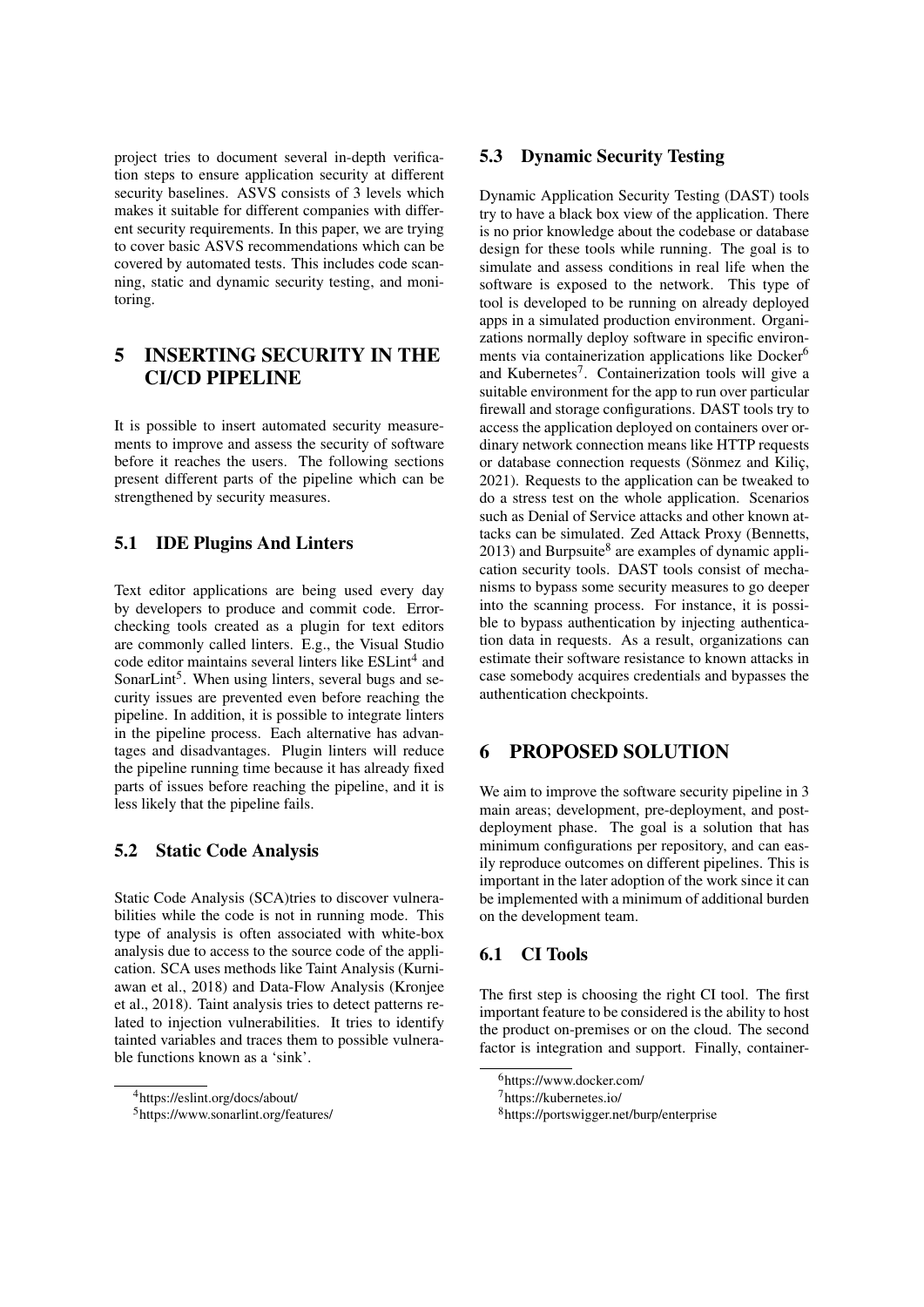ization support is a must for the tool chosen for security testing. Containers enable developers to develop, test and deploy software more reliably by keeping the environment continuously the same. We have chosen Github Actions<sup>9</sup> as our tool since it meets all requirements mentioned above.

# 6.2 Security Tools

Github Actions combines features of a pipeline with Github source control and repository management capabilities. Individual software developers and companies active in cyber security can release tools based on the Github Actions platform. It brings new capabilities for security players in the market to integrate their tools with the platform.

# 6.3 Scanning & Dependency Checking

Codebases are always prone to include vulnerabilities that are easily detectable by machines. Although there could be possible logical vulnerabilities in applications, it is possible to prevent others by automated pipelines. There have been several comparisons between SCA tools (Mantere et al., 2009; Kaur and Nayyar, 2020). We have tried several tools like SonarQube, Snyk, and Fortify; here there is not a clear winner since each tool is presenting better features in different sectors. E.g., SonarQube provides extensive capabilities in detecting code smells and providing code review while Snyk is better at dependency scanning and security measures.

### 6.4 Open-port Scanning

We have used Github Actions to provide monitoring capabilities. A script will run the  $NMap<sup>10</sup>$  application at different time intervals during the day. NMap is a free open source software that is widely used by network administrators to perform network discovery and auditing. We have used NMap software in our automated pipeline to watch over the company's deployed apps and report which ports are currently open. Later on, the company can use this data to detect misconfigurations or internal mistakes which lead to open exposed ports in their network.

# 6.5 SSL/TLS Evaluation

We have been working on the pipeline to provide security checks to check for SSL/TLS version and con-

figuration. This test will be part of the pipeline and can be run automatically in time intervals.

#### 6.6 Integration and Automation

Github Actions use virtual machine runner instances to run pipelines. Each pipeline occupies portions of the runner's computational power and bandwidth usage. It is important that our automated pipeline is efficient, only running tests and builds whenever needed. It is possible to run tests on special conditions and Github runners will initiate the action whenever the trigger conditions are met. If all the pipeline tests run on every push to the repositories, this will exhaust the runners, and jobs will be in long queues before they could be completed. In addition, specific tests like SSL/TLS scans are time-consuming and will keep the runners busy for longer periods. We tried to develop smart pipelines that try to expand the runner's idle time by assigning pipeline triggers to persons committing the code. As an example, user experience and UI design teams' commits are ignored by runners. Developers' commits will trigger static analysis, code coverage, and code smell pipelines. SSL/TLS scans and port scans work in parallel in time intervals without attachment to commits. Finally, commits to master will run all possible runners to check before the new code is added to the system (Github, 2021).

# 7 CONCLUSION

In this paper we have studied challenges and identified solutions for integrating security in a DevOps Continuous Integration pipeline. We have constructed a DevSecOps pipeline which has been deployed in a software development organization, and preliminary feedback is positive. For further work, it would be interesting to assess the impact of the new pipeline in a longitudinal case study.

# ACKNOWLEDGEMENTS

This paper is based on the two first authors' MSc thesis at the University of Stavanger.

# **REFERENCES**

Assal, H. and Chiasson, S. (2018). Security in the software development lifecycle. In *Fourteenth Symposium on Usable Privacy and Security (SOUPS 2018)*, pages 281–296, Baltimore, MD. USENIX Association.

<sup>9</sup>https://docs.github.com/en/actions

<sup>10</sup>https://nmap.org/book/man.html